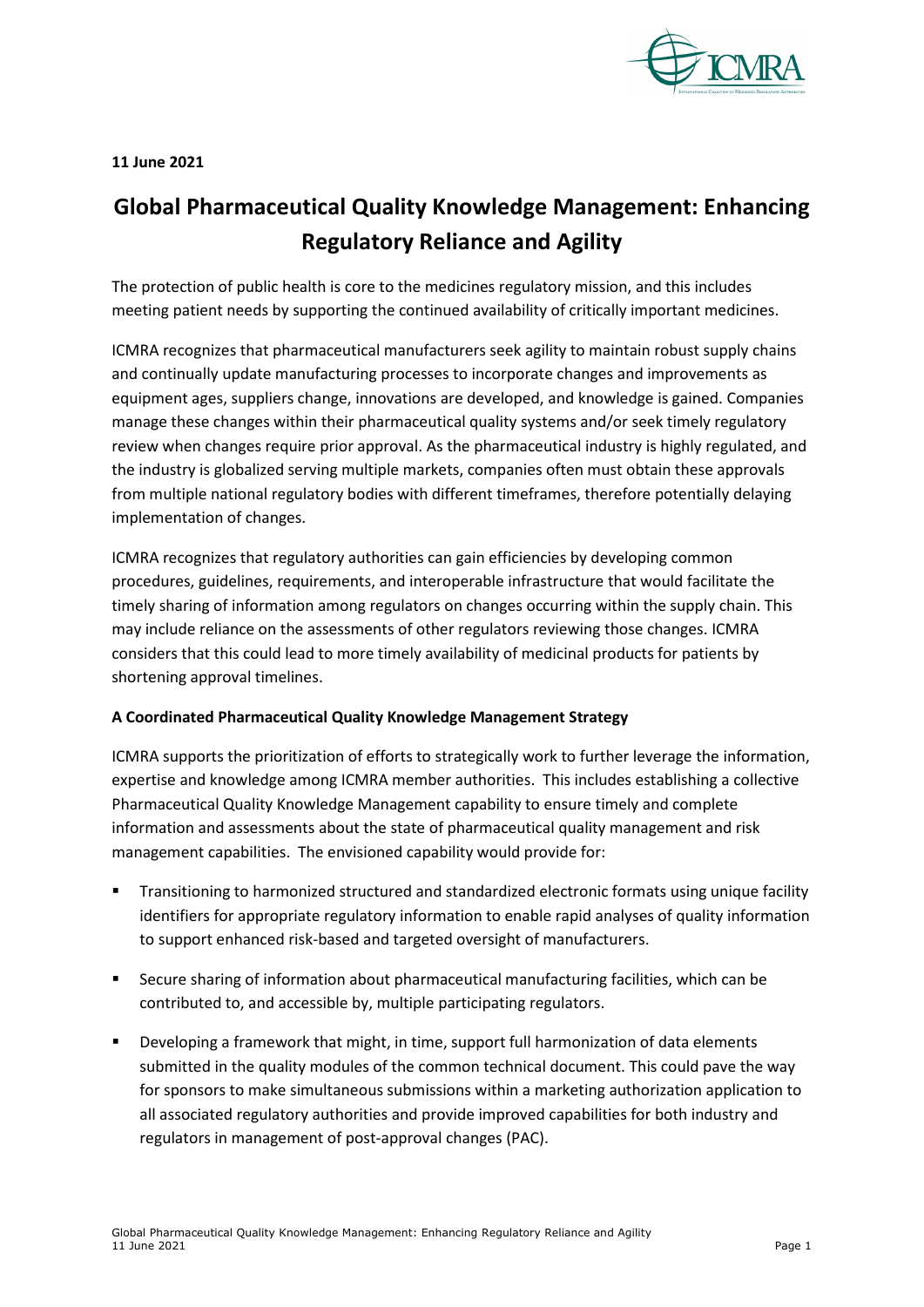

 Enabling more extensive mutual reliance among regulators through work to harmonize specific data expectations for sponsors and standards for review among regulators, so that regulators can be assured of the comparability of the assessments and related determinations of other regulatory authorities on whom they intend to rely.

## **Strategic Multi-Stakeholder Approach**

ICMRA is providing the global leadership and strategic vision to advance this work, which must be progressed through well-coordinated efforts undertaken by existing and highly experienced international regulatory harmonization, cooperation, and information-sharing bodies including the ICH, PIC/S, and IPRP.

In addition, given the global multi-faceted nature of this undertaking, ICMRA recommends that the work be informed by regular engagement with other key stakeholders in industry and other sectors, with expertise to help identify the best approaches and technology solutions to enable a more collective and coordinated approach to oversee continued quality improvement.

ICMRA therefore endorses a strategic multi-stakeholder approach to pursue this capability by:

- building on earlier work on technical standards and approaches for quality assessment and data sharing
- working with industry through ICH to harmonize key requirements for full harmonization of data elements submitted in the quality modules of the common technical document
- engaging regulators through IPRP to examine and align standards of quality assessment approaches and documentation for greater reliance
- engaging inspectorates through PIC/S to further harmonize inspection and assessment guides and templates for quality oversight and reliance
- harnessing new and already existing informatics and solutions using modern technology to protect commercial confidential information, personal data, and trade secret information
- seeking practical sustainable approaches in all dimensions including but not limited to legal, technical, financial, and operational considerations.

ICMRA recognizes that this work would be transformative and will require a sustained effort in the longer term to build this modern resilient capability. ICMRA seeks the collaboration of the other concerned international pharmaceutical organisations and calls on the international community of medicine regulators, legislators, and industry innovators to work transparently, collaboratively, and expeditiously to advance this work for the benefit of patients everywhere.